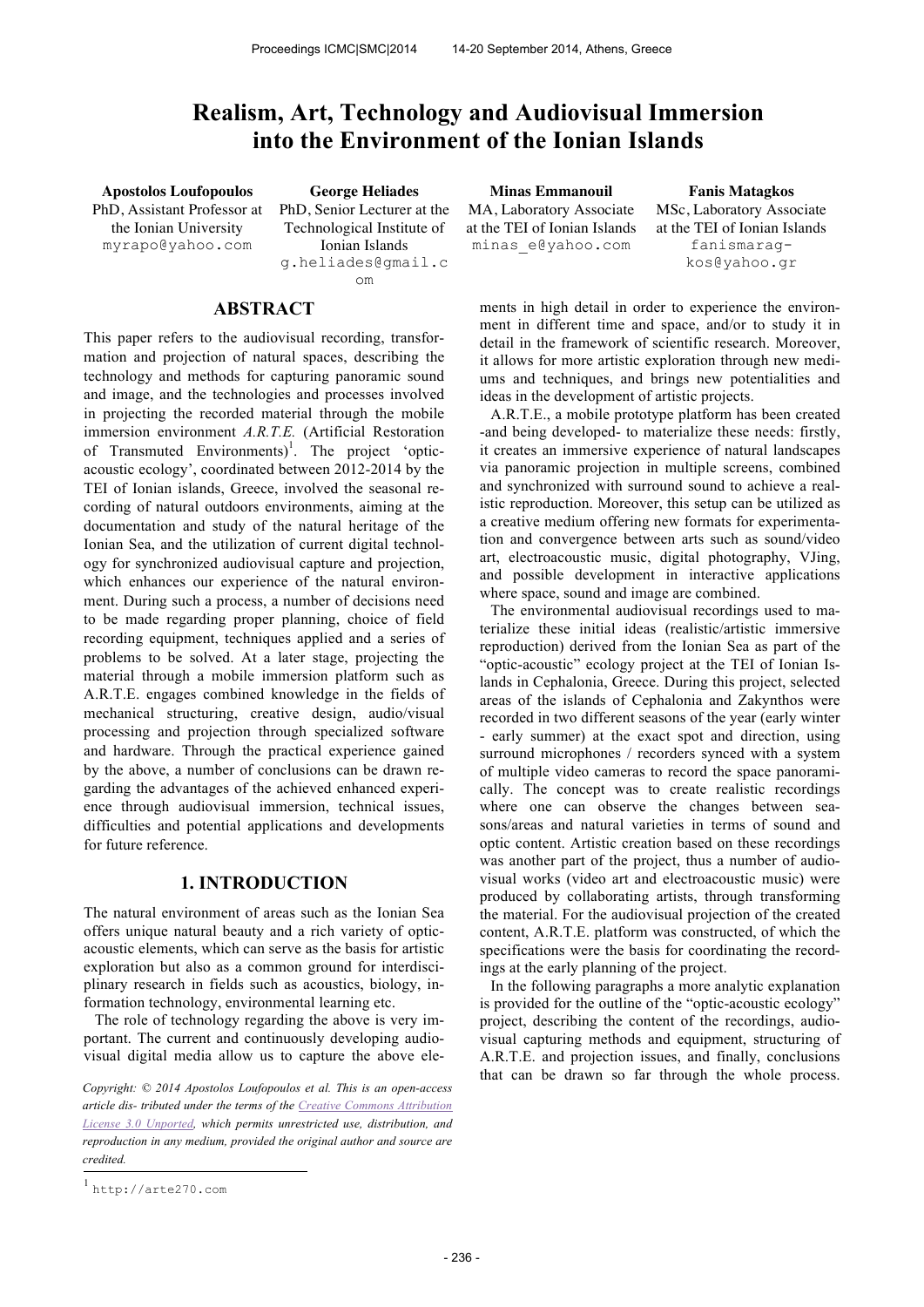# **2. THE "OPTIC-ACOUSTIC ECOLOGY" PROJECT**

### **2.1 Project description**

"Optic-Acoustic Ecology" is a project under completion that runs at the Technological Institution of Ionian Islands / Department of Sound and Musical Instruments Technology / Section of Applied Technology since early 2012 [Project #D12/MIS35600, EU funded]. The project involves the recording of certain aspects of select ecosystems of the Ionian Islands as a step towards the preservation of the regional natural wealth and consequently as an advent to promote local sustainable development. Joint partners in this effort include colleagues from the Ionian University, Leeds Metropolitan University (UK), the Managing Organisation of the Ainos Mountain Natural Park and the Dept. of Environmental Engineers of the local institute at Zakynthos. At this initial phase, the islands of Kefalonia and Zakynthos (Zante) are merely considered to be within project scope.

There are two main courses of action, one is the *preservation* and the other is *exploitation*. The preservation work package includes all the actions that stem from the necessity of preserving the aspects of the natural environment that satisfy a set of criteria such as danger risk factors or outstanding beauty etc. Actions of this kind mainly include soundscape recordings, nature filming and photography shooting. Selected sample noise measurements may also be taken. In terms of exploitation, typical actions of work include a multimedia database on which visitors can browse through the collected material ("environmental museum"), a list of audiovisual pieces of artistic work (most of which were composed especially for the A.R.T.E. platform), as well as an accompanying education course for local schools.

At the time of writing this paper, the project team has just completed its final task, the Zakynhtos artistic presentation event. The playlist included among others the audiovisual tetralogy "The Fog" as well "Portrait Z", an electroacoustic music synthesis made out of solely Zakynthos sounds. Typical project deliverables have included: (a) the audiovisual samples database (b) a set of artistic pieces of work produced out of the collected media files like the ones mentioned above (c) performance of those pieces in special room settings in concerts or festivals (d) an environmental education course for schools that engages the related project technology.

In an era where human interaction with the environment is a major issue of concern and the preservation of natural and cultural heritage is a central worldwide goal, research on the acoustic and visual environment is of great interest and importance. On the Ionian Islands, a region with a handful of environmentally protected areas, projects like the one described here are of high value. The social and economic benefits of such an effort are considerable, since the generated database of samples ("digital museum") will be permanently available to visitors at the premises of the Technological Institute of Ionian Islands. Moreover, the environmental course will serve as a reference point for community actions. Finally, the research team will actively participate in all publicity activities, such as organizing meetings , workshops, information web visibility, etc. Nevertheless, the immediacy with which a natural "local product" after receiving technological processing returns to the local community in the form of an audio or audiovisual artistic work is remarkable. Additionally, the blowing aesthetical outcome serves as a redeeming added value. This whole process is an exportable cultural product as it moves over to creative paths and pioneering aesthetics. It can certainly be considered as a globally applicable recipe. Recognized by the project team is a range of possible future actions which could be a continuation of this effort. The extension of the scope to all areas of the Ionian Sea and the inclusion of underwater recordings are two obvious future targets.

### **2.2 Environments**

The recorded environments during this project can be divided in 3 categories:

- Natural environments
- Urban environments
- Heterogeneous environments

Natural environments include protected areas such as the National Park at Ainos mountain, Cephalonia or the Natura Park in Zakynthos, and areas of unique natural beauty such as beaches and caves. Urban recordings include places in the the towns of Lixouri and Zakynthos, and heterogeneous environments include a combination of the above, where nature and human culture are both present.



**Figure 1**. Recorded areas in Cephalonia and Zakynthos

#### **2.3 Equipment, methodology and working conditions**

Recording in the field can be different and often more difficult from the usual studio recording procedures. Apart from having to overcome weather difficulties and record in high quality, a major issue is designing the recording system with regard to the potentiality of the recorded space as material for utilization at later stages, meaning that the recording team should early set the recording specifications, depending on the way in which the audiovisual captures will be finally used, i.e. that the audiovisual material will be presented through a mobile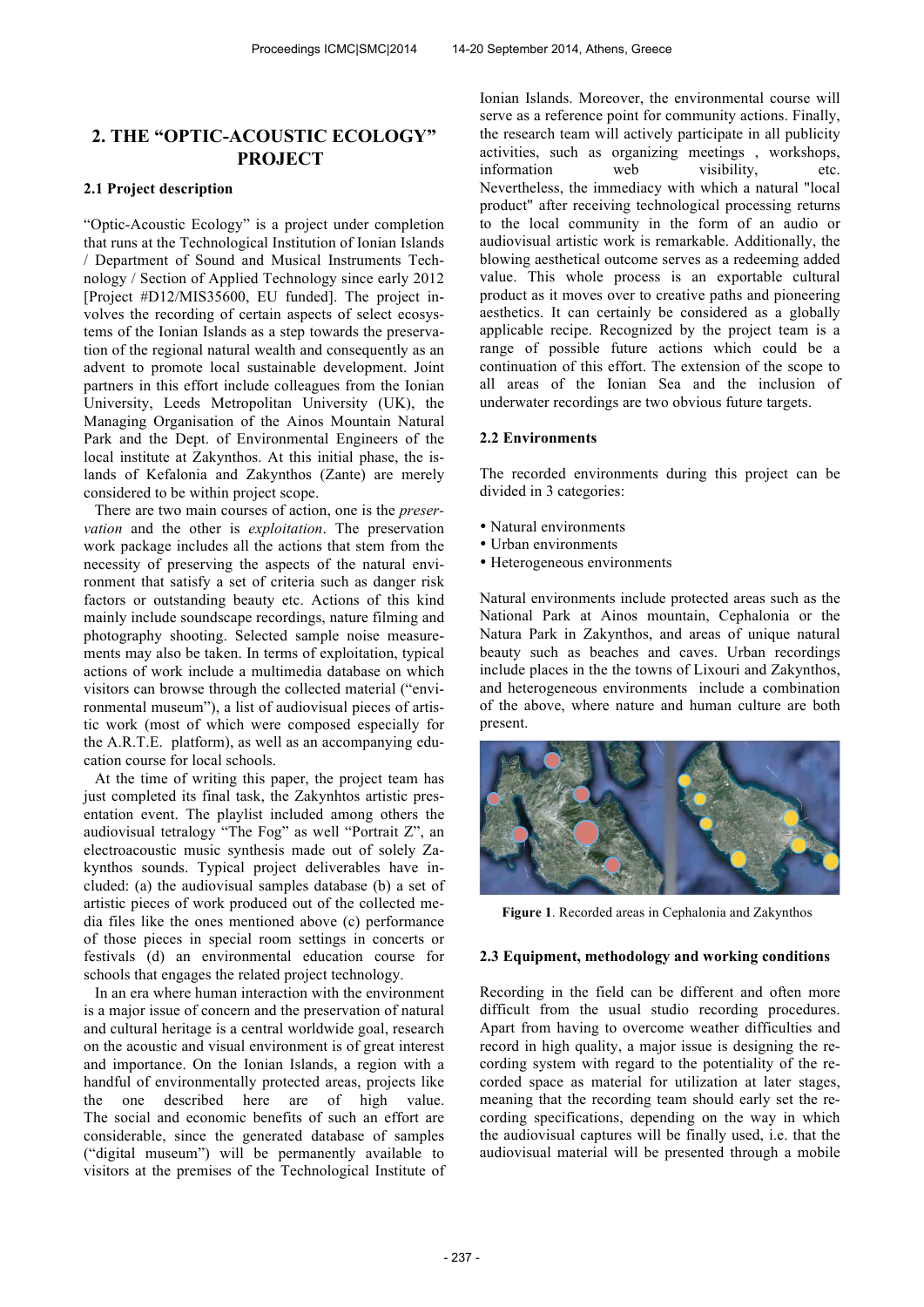immersion platform such as  $A.R.T.E.<sup>2</sup>$  Thus, the aims of the recording team were: (a) to record in high quality audio and video using digital recording equipment in range up to 360°, (b) to capture "static" and discreet "spot" recordings of audio and video simultaneously, and also individual recordings/sources (audio only – video only) which would later be useful -during processing- for a realistic/artistic reconstruction of the space or other applications, (c) to capture "moving recordings" with panoramic video and/or audio, giving a sense of movement in one direction in a landscape, or rotating movement based on a central point, and (d), to capture in such way so as to assist in the final syncing of processed audio and video material for representing space panoramically. The above aims were considered for the majority of visited areas, taking into account the factors of mobility and weather conditions in different seasons.

The audio and video equipment was chosen according to the following technical specifications:

- Ability to record in professional high fidelity formats.
- Mobile and compact structures.
- Powered both by AC adaptors and batteries.

• Ability to record on SD memory cards for quick and easy storage.

• Weather-resistant structures in order to records in fields with extreme weather conditions.

Regarding the above, the following equipment was used:

• Portable audio recording systems: MOTU 896 MK3- MacBook Pro-Logic Pro (8-track), Tascam DR-680 (8 track), Tascam DR-100 (2- track)

• Microphones: Holophone H2-Pro, Studio Projects LSD2, AKG C414, 2x Neumann KM184, hydrophone.

- 5x portable digital video cameras (Full HD)
- DSLR photo camera

• Microphone stands and cables, windscreens for microphones.

The basic methodology that was followed during each recording session included:

(a) Choice of the exact recording spot and direction, for pre-selected and pre-visited areas, in accordance with the instructions of the consultant team, with regard to aesthetic and practical criteria. The team noted the coordinates of the spot for future recordings.

(b) Installation of equipment and testing for proper operation.

(c) Simultaneous recording (2-15 minutes per spot, depending on the content of the landscape) using 2 audio systems (stereo-surround) and multiple video cameras, with the use of 'clapboard' (audio signal) for synchronization.

As far as the audio recording techniques are concerned, 3 techniques were used in total: (a) stereo M/S (Mid/Side), (b) surround Double M/S and (c) the surround microphone Holophone H2-Pro. For each synced recording, one surround technique (Holophone or Double M/S) was simultaneously used with the M/S technique. Both M/S and Double M/S technique needed to be decoded in order to provide a realistic result regarding the recorded soundspace (both stereo or polyphonic up to 6.1 channels). On the other hand, Holophone H2-Pro is specifically designed for capturing discrete 7.1 channels, and this is the reason why there is no need for decoding for reproduction. All these techniques were specifically chosen by the team in order to test and compare their advantages and disadvantages during recording/reproduction, and deliver a variety of alternative captures for the same space, potentially useful in reconstruction and final projection. For example, sounds captured by Holophone proved very helpful at later stages, in reconstructing the environment in a realistic manner, as -when combined with proper speaker placement- the representation of the recorded space captured by this microphone is highly accurate. On the other hand, recordings delivered via the double M/S technique proved very helpful in artistic representations and transformations, due to the fact that decoding creates room for experimentation regarding the virtual dimensions of the projected audio space.



**Figure 2**. Double M/S and Holophone H2Pro



**Figure 3**. Double M/S surround decoding possibilities: space reconstruction through microphone angle alteration and speaker separation.

For the video recording the team customized a camera stand and installed five cameras in such a way as to be able to record with an angle up to 270°. All cameras recorded video in Full High Definition quality for best reproduction results and quality in processing. The DSLR photo camera was used for capturing the whole procedure and photographing the landscape with both single and panoramic takes.

The above-mentioned equipment and techniques were used by the recording team in a variety of different and demanding conditions. From the frozen landscape of the summit of mountain Ainos to the hot sun and pebbles of Myrtos beach, near or even into the water, on steep mountain slopes or in the foggy meadow. The next stage

 2 The recording team consisted of Apostolos Loufopoulos, Minas Emmanouil, Fanis Maragkos, Thanasis Epitidios and a small group of students from the TEI of Ionian Islands, Department of Sound Technologies and Musical Instruments.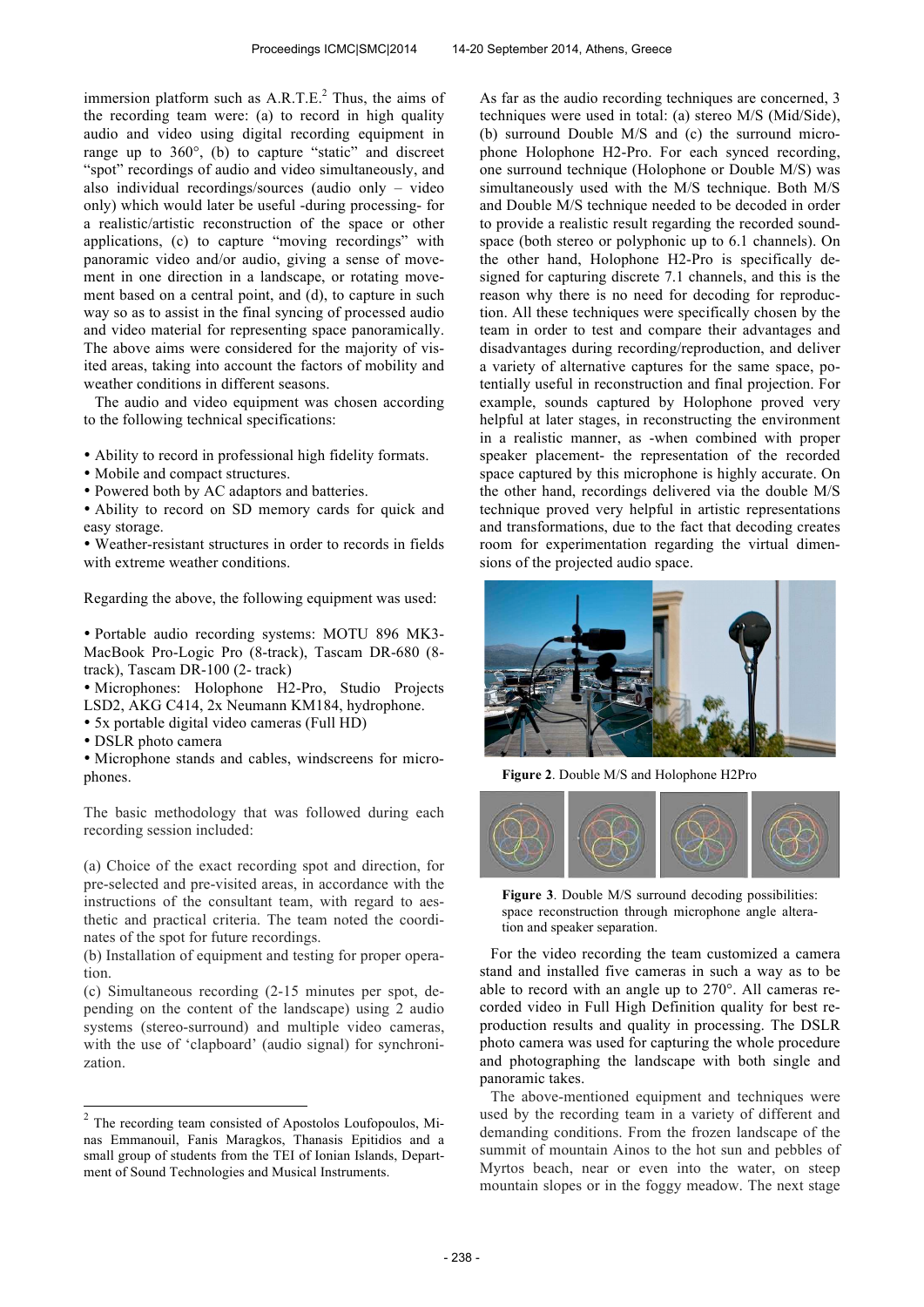was the demanding process of archiving and backing-up the material, in order to prepare the process of exploitation.

### **2.4 Realistic and Artistic Reconstruction**

The exploitation phase of the project included, in big part, the reconstruction of environments electronically. During this process, the recorded material, audio and video, was synchronized and processed electronically, in order to create two types of audiovisual environments, or else 're-created' landscapes:

- (a) Realistic approach: 'real' landscapes
- (b) Artistic approach: transformed environments

In (a) a series of recorded spaces 'as is' was produced, creating a 10-15 minute multimedia presentation for surround sound (5.1) and five video projections (panoramic view). In this presentation one can observe the changing environment between different locations of the two islands, and also the transition between different seasons (winter-summer) for each of the same exact location.

In (b) a tetralogy of works was created (titled "The Fog") which can be regarded as "video art" using the language of electroacoustic music. "The Fog" refers thematically to the winter environments of mountain Ainos in Cephalonia, and constitutes a first effort to experiment artistically with the recorded material.



**Figure 4**. Realistic and transformed landscape (virtual preview of panoramic projection).

The elaboration of audio involved mixing in surround (5.1) and creating a virtual musical space via the transformation of sounds from the main projected landscape(s) in combination with a number of other sound-sources and sound-shapes<sup>3</sup>. Video was elaborated together with audio in many cases (mixing phase) and interestingly it was often 'cut' following the musical form -since the producing artists are mainly music composers- thus creating an interesting audiovisual structure, where image follows the

temporal development of sound. Both audio and video materials have strong references to the locality of the environment but often carry strong transformations that lead the projected material to abstraction. A more detailed analysis of the artistic work produced as part of this project needs to be given individually elsewhere<sup>4</sup>.

The above presentations constitute altogether a show of around 45 min in total, which so far has been presented in art festivals, conferences and educational courses.

For the projection of this presentation to listeners/spectators a projection medium needed to be developed specifically for this material, and thus the A.R.T.E. platform was materialized as an immersion space, to complete the initial idea.

# **3. A.R.T.E.: AUDIOVISUAL IMMERSION PLATFORM**

### **3.1 Specifications**

A.R.T.E. combines panoramic video projection with 5.1 surround sound. For the video projection a 9m x 1m cylindrical screen is used, consisting of 5 separate adjacent parts, each 1.80m x 1m, made from flexible material (PVC), which attach on a circular metallic frame. Projection on this cylindrical screen is achieved by 5 LED projectors, placed around the ceiling of the installation at 2.40m height, and projecting each on one of the 5 separate screen parts. For the projection of sound within the space of this installation 6 loudspeakers are placed in a typical 5.1 arrangement.



**Figure 5**. A.R.T.E. audiovisual setup: placement of loudspeakers and projectors.

As shown in the above Figure, each projector projects the image onto the opposite side of the screen, on one of the five parts. The projected image adjasts with the image from the next projector an so on, giving a total panoramic field of 270 degrees, which together with the surround sound allows for a panoramic audiovisual projection

-

<sup>&</sup>lt;sup>3</sup> Sounds recorded individually i.e. human interactions with the environment, isolated sound-sources ("focused" recordings) and electronically generated material.

<sup>4</sup> A preview of the above is given online (http://arte270.com)in stereo sound and panoramic video on single screen.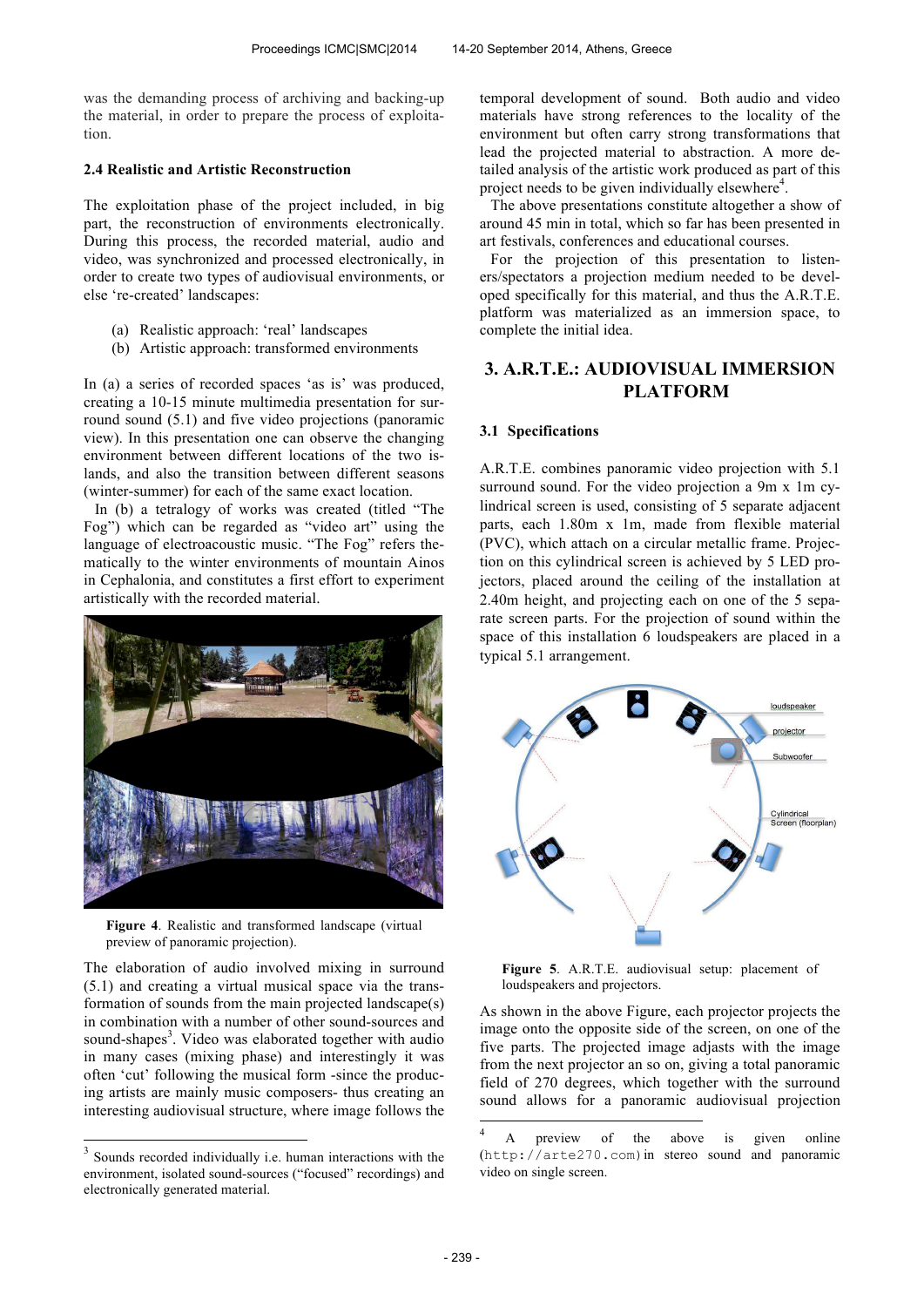around the visitor. For recorded spaces this creates a realistic impression and assists in the immersive experience of the projected recordings. To achieve the best possible results regarding this experience, the whole installation is covered with light-blocking surfaces, to isolate the visitor from external light and engage his/her attention in the projected audiovisual material.

The construction is mobile and light. The synchronized projection (audio and video) is driven by a central computer with an audio interface of multiple audio outs, and video interface(s) with multiple video outs as well. The projection format for the initially recorded material is 16:9 720p (HD) for each video projection and 24bit/48KHz for the surround sound.



**Figure 6**. A.R.T.E. structure: exterior and interior view.

### **3.2 Audiovisual Synchronization and Playback**

A.R.T.E. is designed to project a maximum of 5-channel video, together with multi-channel audio playback in variable formats (mono, stereo, 2.1, 3.1, quad, 4.1, and 5.1 surround). In order to achieve that, A.R.T.E. uses "Millumin", software developed by Anomes (http://www.anomes.com), as its main playback engine. Millumin tools solve two major issues in A.R.T.E. applications: audio/video synchronization and distorted videoimage correction through video mapping.

### *3.2.1 Millumin and A.R.T.E. applications*

Millumin is a software especially designed for use in multi-projection systems, with multi-channel audio playback. It is able to handle several types of video and audio formats, as well as live sources, organize them in layers and compositions, and play them back through the discrete outputs of the system. Moreover, it offers several editing and automation tools that help you tweak in detail different aspects of the show. However, one of the most important tasks in Millumin is video mapping, a technique used for projecting an image on a non-flat surface, at several (especially non-vertical) angles (Figure 7). Thus, A.R.T.E. uses Millumin to overcome all the problems generated by the nature of its complex applications and build technically correct and well-presented shows.



Figure 7. A correct (left) and a distorted/angled projection (right) on a flat surface.

More precisely, a default A.R.T.E. project in Millumin consists of:

• A working environment of 5 screens with total resolution of 9600x1080 pixels (5x full High Definition)

• 5 discrete video tracks/layers, each one assigned to a different screen

• 6 tracks of audio for 5.1 surround support

It is important to mention here that computer's performance is significant for choosing the appropriate file format for each project, since large formats may reduce system's stability and cause serious problems, like unsynchronized playback. And although Millumin supports a large variety of formats, Photo JPEG is recommended for better playback. At the current installation A.R.T.E. runs a 6400x720 pixels project (5xHD) along with surround 5.1, 48kHz/24bit audio.

However, as mentioned above, A.R.T.E. projects on cylindrical screens and the projectors used are placed on the top of A.R.T.E basis, which creates a wide projection angle. This fact would downgrade every show presented in A.R.T.E., technically and aesthetically. Thus, the best solution on this problem is the video mapping tools of Millumin.

Millumin provides an extended video mapping environment, with plenty of tools and capabilities. In A.R.T.E. a projection of a 144 (16x9) correction points grid is used as the map on which the image corrections are made. These points create a pattern of squares (grid) and if they move relatively to each other until the grid appears flat, then the projection on that screen is corrected, free from any distortions (pic.x). Millumin's video mapping tools can work in great detail and the number of correction points can be increased far from what is used in A.R.T.E. Nonetheless, video mapping is a hard and time consuming procedure so, the grid should be as detailed as needed and the number of points must be as low as possible. In addition, video mapping data are saved on each project, so, in the case of A.R.T.E., due to its stable construction, a default project is always used as start for correcting and finalizing the projections.



**Figure 8**. Video mapping A.R.T.E. screens in Millumin.

### *3.2.2 A.R.T.E. Development issues*

Designing an instalation with specifications like A.R.T.E can be a very complex work and the designing team came across several issues concerning the construction and the overall performance. The most important of these issues are listed below: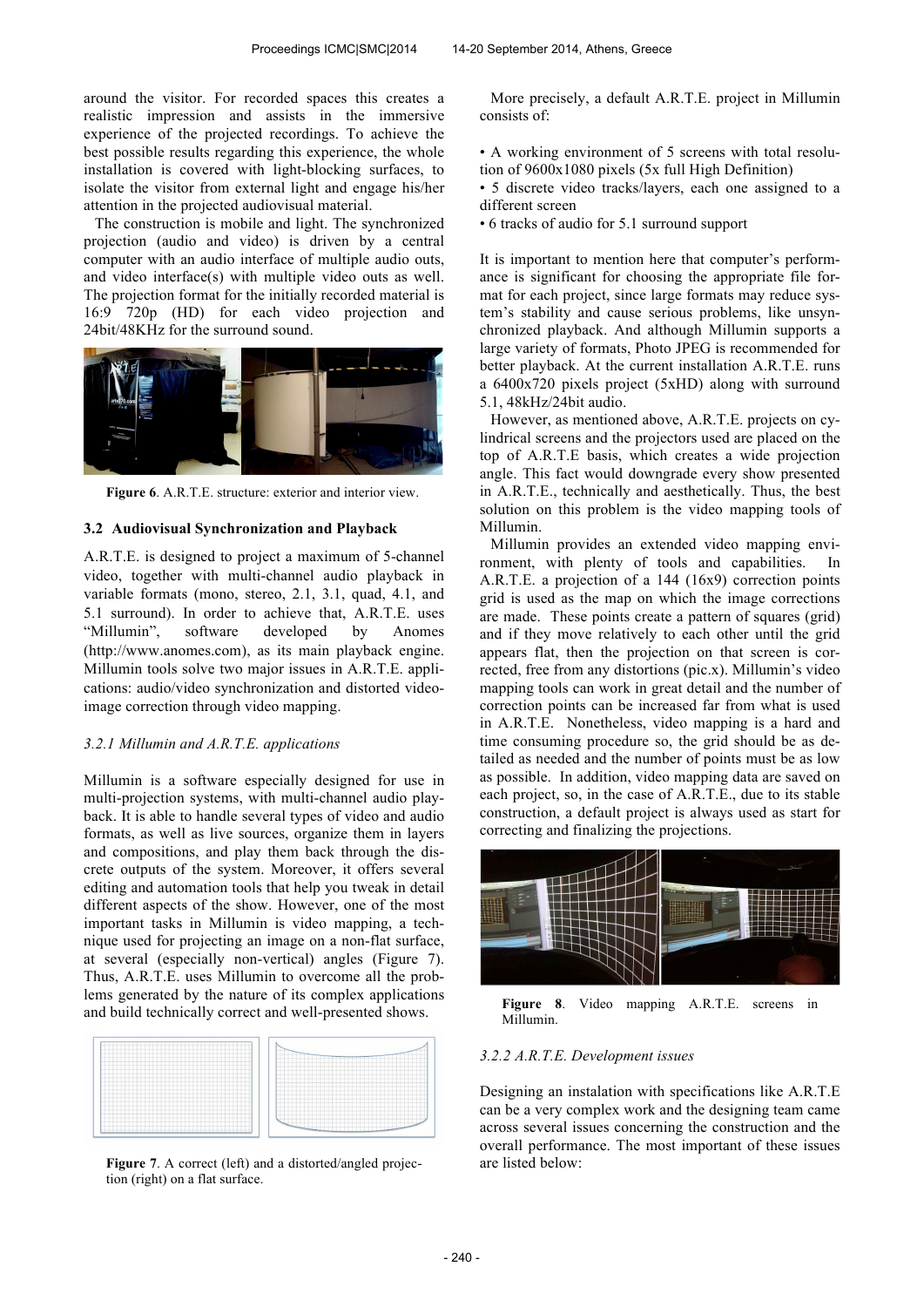(a) Designing a stable frame, while keeping the mobile character of the installation and looking good!

(b) Finding a suitable material for constructing the projection screens. This material should have a good projection surface and be easily packed and transfered. At this time, A.R.T.E. uses 2mm thick white foam PVC but still there is a great research by the team on this issue. (c) Blocking the outcoming light while preserving proper ventilation and comfortable conditions for the visitors.

(d) Reducing the inner sound reflections caused by the screen surfaces. This is a very important issue as it alters the timbre of sound played inside the installation. To solve this, the speakers were placed on the floor with an angle towards up. In addition, some sound absorbing material will be placed in key positions inside A.R.T.E.

(e) Computer system limits: this was the most difficult problem the team had to face. Finding the appropriate format that would match good video/audio quality and system stability, using just one computer was a great research field. There were options for using more computers, running multiple copies of the software in sync, but the mobility factor plus the lack of time code syncing in Millumin led to a single-computer solution for A.R.T.E. at this stage.

Finally, it is important to say that the development team works on transferring the idea of A.R.T.E. in a larger and even a smaller scale.

# **4. CONCLUSIONS**

Through a multimedia representation, such as via an immersion platform like A.R.T.E., new achievements and possibilities regarding perception and evaluation of natural and cultural heritage can be highlighted:

(a) A realistic representation of the actual space, now more accurate and detailed, allows for easier and more proper appreciation of the environment in different space and time.

(b) A wider and more informative capture may assist in preserving a wider variety of elements of our environment and human culture, as a heritage for future generations.

(c) New formats and combined projection media enhance artistic expression and bring new ideas for artistic creation and convergence between different arts and genres.

(d) Through the artistic transformation of the environment with such media, new culture is born and developed, where nature creates culture in new forms, with strong reference to the natural world.

(e) The possibility of virtually 'reconstructing' an environment in an immersion space -or a number of environments, different seasons etc- creates new applications in the field of education (environmental learning).

Future ideas include:

(a) The possibility of networking through such audiovisual representations (i.e. as 'portals' for visiting different spaces virtually) can bring together different cultures and societies and may highly assist in cultural promotion of important areas (museums, archeological areas etc)

(b) With the addition of interactivity and navigation control, new possibilities may emerge regarding applications such as video games and simulators, where immersive navigation through spaces is highly important.

Recording and preparing the material are determining factors for materializing successful projections such as the above. Throughout the described project, the valuable experience gained through the recording phase sums up in a few interesting facts that can be highlighted as well:

(a) The choice of recording methods determines the result, which should be considered as a guide for proper planning. Thus, as a fundamental principle in sound recording, the choice of microphones and recording techniques should be targeted to the desired utilisation, i.e. realistic or artistic sound representation as in the case described in 2.3.

(b) The choice of mobile recorders against computedbased systems in field recording may bring mobility and solve many technical issues but may cost in quality. In this case one should decide over these issues already during planning and testing.

(c) Testing and technical preparation is very important. Not only for the above-mentioned reason, but also since field recording often involves hard weather conditions, under which the equipment should be tested for proper operation prior to recording. During the early stages of the above-mentioned project pilot recording research was required to assist in proper planning, where preliminary recording sessions were conducted to ensure proper recording and familiarize with recording conditions and problems that might occur.

(d) Relationships are very important! As it has proven, recording in demanding conditions for long hours can be exhausting and may generate tension, a lot of which can be avoided if members of the recording team are willing to collaborate in order to achieve their tasks.

(e) Another important relationship here, one of ecologic importance, is the relationship between the humanrecorder/observer and the natural environment (i.e. landscape or soundscape). This relationship can be developed during the recording process, where the human visitor should respect and acclimate to the natural environment in order to achieve the best recording results<sup>5</sup>. Also, for the artists/recordists this is the phase of developing sentimental links with the captured material (as immersing into the real world, gaining strong inspirational memories through senses), which are very important for the later stages of artistic creation.

The continuous development of audiovisual technology allows increasingly for realistic capturing, exploring, appreciating and evaluating the environment around us. This can gradually lead to more ecological awareness

-

 $<sup>5</sup>$  During recording sessions in natural environments with living</sup> organisms (insects, birds) such as the landscapes found on mountain Ainos, it has been especially evident that proper recording required for the human team to stay quite and relatively still for a short period before recording, as to allow for the landscape-soundscape to return to its normal state.